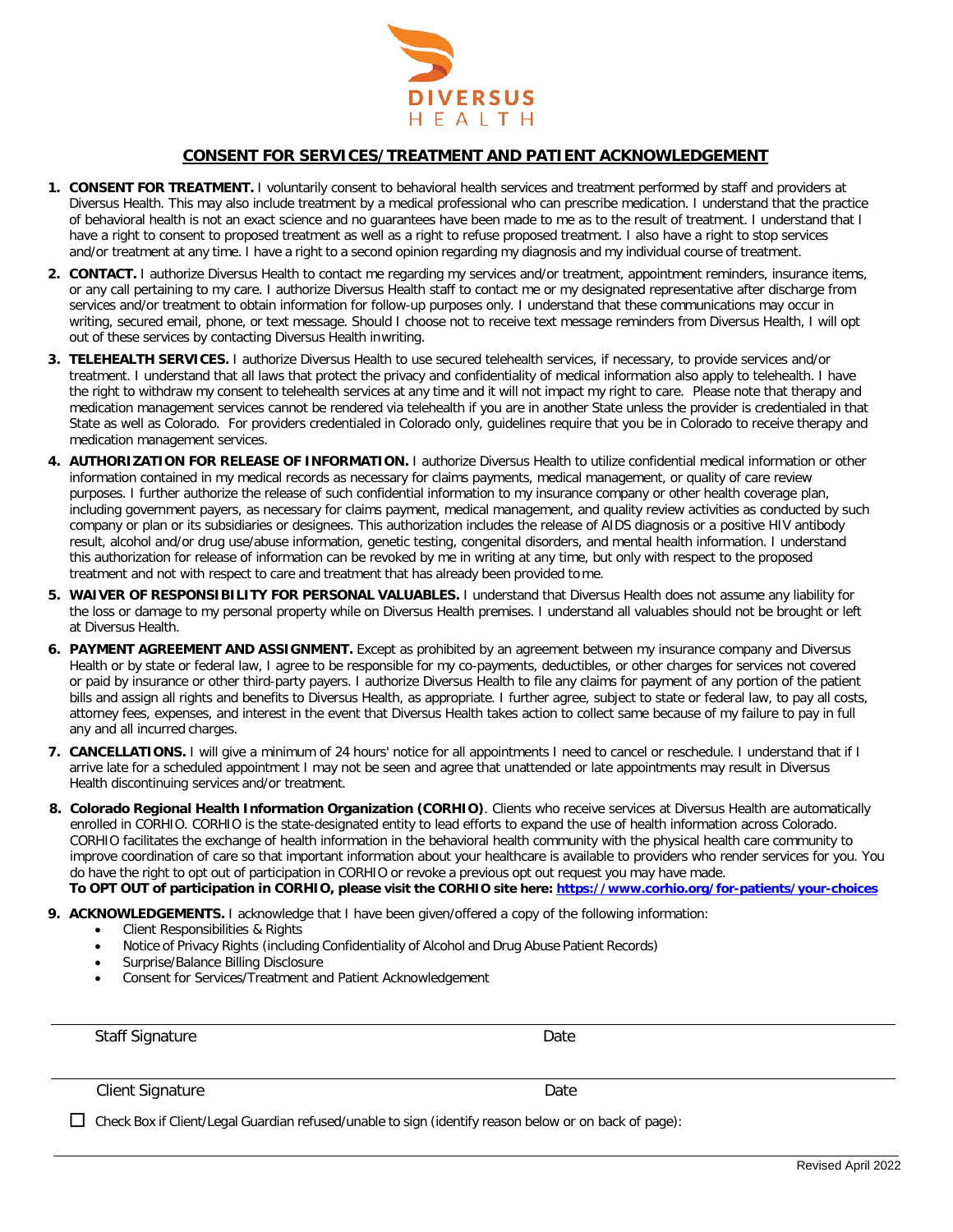



Diversus Health prides itself in the delivery of quality mental and behavioral health care and is in partnership with each client it serves. This partnership has two key components:

- 1. Providers dedicate time to provide services
- 2. Clients show up for their appointments to receive proper care

By setting an appointment, we are reserving dedicated time for our clients to experience the benefits of care. We ask our clients to attend their appointments and contribute in order to get the best possible outcome. We hold our providers responsible for showing up to clinics in a timely fashion and ask our clients to do the same.

# **Definitions:**

**Late Cancellation:** Appointments cancelled with less than 24 hours' notice. (This type of cancellation is tracked to determine continued services with Diversus Health)

Late Arrival: Arrival of 5 minutes or later to a scheduled appt. (Providers are required to see the client for a safety check, regardless of late arrival unless seeing another client from the Standby Lobby)

**No-Show:** Client fails to appear for a scheduled appointment without prior notification. (This type of cancellation is tracked to determine continued services with Diversus Health)

**Discharge/Closed:** Clients can be administratively discharged/closed from an individual service line (Counseling, Psychiatry or Group) due to lack of engagement, excessive no shows and/or late cancellations. If administratively discharged/closed from a service line, client will not be allowed to receive services for that specific service at Diversus Health

# **Service Line Policies:**

#### **Counseling (includes Case Management/Specialty Services)**

- 3 missed Counseling appointments in 6 months = Discharge from Counseling Services
- 6 Counseling late cancellations in 6 months = Discharge from Counseling Services

#### **Psychiatry**

- 3 missed Psychiatry appointments in 6 months = Discharge from Psychiatry Services
- 6 Psychiatry late cancellations in 6 months = Discharge from Psychiatry Services

#### **Group Counseling**

• 6 missed group appointments in 6 months = Discharge from Group Services per group type (i.e. DBT, SUD, ACT, etc.)

**Crisis Center:** Clients can always access crisis services if they have a crisis regardless of late cancellations or no-shows (Medications will not be filled for clients via the crisis center)

Diversus Health prides itself on being the safety net clinic and Community Mental Health Center (CMHC) in El Paso, Park, and Teller Counties. Our mission and designation as a CMHC, means that we are committed to meeting the unique needs of our diverse community.

Diversus Health will allow clients closed for no shows and/or late cancelations to return to outpatient or other services through utilizing the standby lobby and require an appointment with a case manager to determine if there are social determinants of health or other barriers Diversus Health can assist with. Clients can always access Crisis Services regardless of no show/late cancelation status.

**Initial/Psychiatric Diagnostic Evaluation**: Clients who miss an Initial Diagnostic Evaluation, will not be granted another scheduled appointment. Instead, clients will be offered our Standby Lobby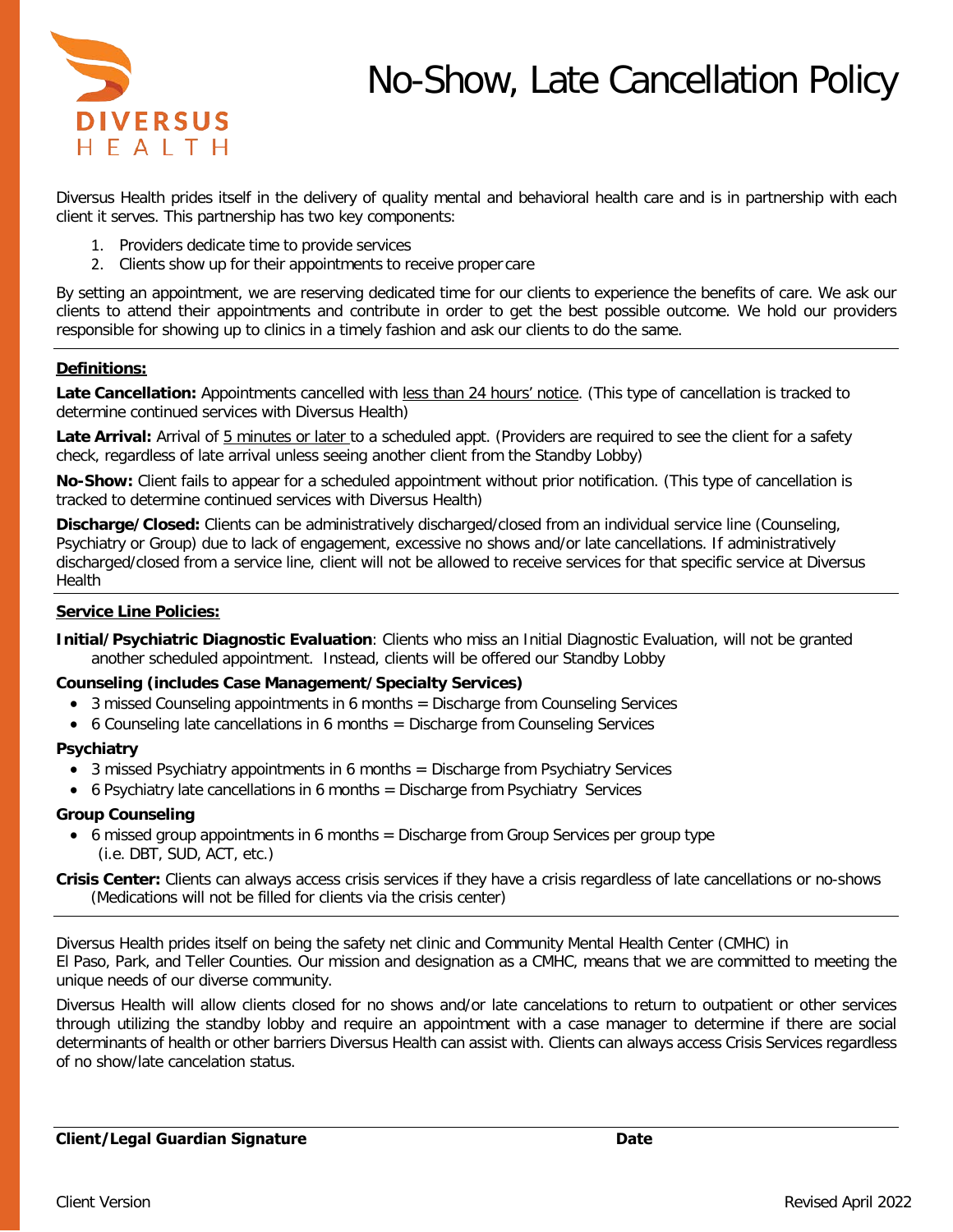# **DIVERSUS HEALTH** NOTICE OF PRIVACY RIGHTS

THIS NOTICE DESCRIBES HOW MEDICAL [INCLUDING MENTAL HEALTH] INFORMATION ABOUT YOU MAY BE USED AND DISCLOSED AND HOW YOU CAN GET ACCESS TO THIS INFORMATION. PLEASE REVIEW IT CAREFULLY. During the process of providing services to you, Diversus Health will obtain, record, and use mental health and medical information about you that is protected health information. Ordinarily that information is confidential and will not be used or disclosed, except as described below.

## **I. USES AND DISCLOSURES OF PROTECTED HEALTH INFORMATION(PHI)**

- A. General Uses and Disclosures Not Requiring the Client's Consent. Diversus Health will use and disclose protected health information in the following ways.
	- 1. *Treatment.* Treatment refers to the provision, coordination, or management of health care [including mental health care] and related services by one or more health care providers. For example, Center staff involved with your care may use your information to plan your course of treatment and consult with other staff to ensure the most appropriate methods are being used to assist you.
	- 2. *Payment.* Payment refers to the activities undertaken by a health care provider [including a mental health provider] to obtain or provide reimbursement for the provision of health care. For example, Diversus Health will use your information to develop accounts receivable information, bill you, and with your consent, provide information to your insurance company for services provided. The information provided to insurers and other third party payors may include information that identifies you, as well as your diagnosis, type of service, date of service, provider name/identifier, and other information about your condition and treatment. If you are covered by Medicaid, information will be provided to the State of Colorado's Medicaid program, including but not limited to your treatment, condition, diagnosis, and services received.
	- 3. *Health Care Operations.* Health Care Operations refers to activities undertaken by Diversus Health that are regular functions of management and administrative activities. For example, Diversus Health may use your health information in monitoring of service quality, staff training and evaluation, medical reviews, legal services, auditing functions, compliance programs, business planning, and accreditation, certification, licensing and credentialing activities.
	- 4. *Contacting the Client.* Diversus Health may contact you to remind you of appointments and to tell you about treatments or other services that might be of benefit to you.
	- 5. *Required by Law.* Diversus Health will disclose protected health information when required by law or necessary for health care oversight. This includes, but is not limited to: (a) reporting child abuse or neglect; (b) when court ordered to release information; (c) when there is a legal duty to warn or take action regarding imminent danger to others; (d) when the client is a danger to self or others or gravely disabled; (e) when required to report certain communicable diseases and certain injuries; and (f) when a Coroner is investigating the client'sdeath.
	- 6. *Health Oversight Activities.* Diversus Health will disclose protected health information to health oversight agencies for oversight activities authorized by law and necessary for the oversight of the health care system, government health care benefit programs, regulatory programs or determining compliance with programstandards.
	- 7. *Crimes on the premises or observed by Center personnel.* Crimes that are observed by Center staff, that are directed toward staff, or occur on Diversus Health's premises will be reported to law enforcement.
	- 8. *Business Associates and Qualified Service Organizations.* Some of the functions of Diversus Health are provided by contracts with *Business Associates and Qualified Service Organizations*. For example, some administrative, clinical, quality assurance, billing, legal, auditing, and practice management services may be provided by contracting with outside entities to perform those services. In those situations, protected health information will be provided to those contractors as is needed to perform their contracted tasks. *Business Associates and Qualified Service Organizations* are required to enter into an agreement maintaining the privacy of the protected health information released to them.
	- 9. *Research.* Diversus Health may use or disclose protected health information for research purposes if the relevant limitations of the Federal HIPAA Privacy Regulation are followed. 45 CFR § 164.512(i).
	- 10. *Involuntary Clients.* Information regarding clients who are being treated involuntarily, pursuant to law, will be shared with other treatment providers, legal entities, third party payers and others, as necessary to provide the care and management coordination needed.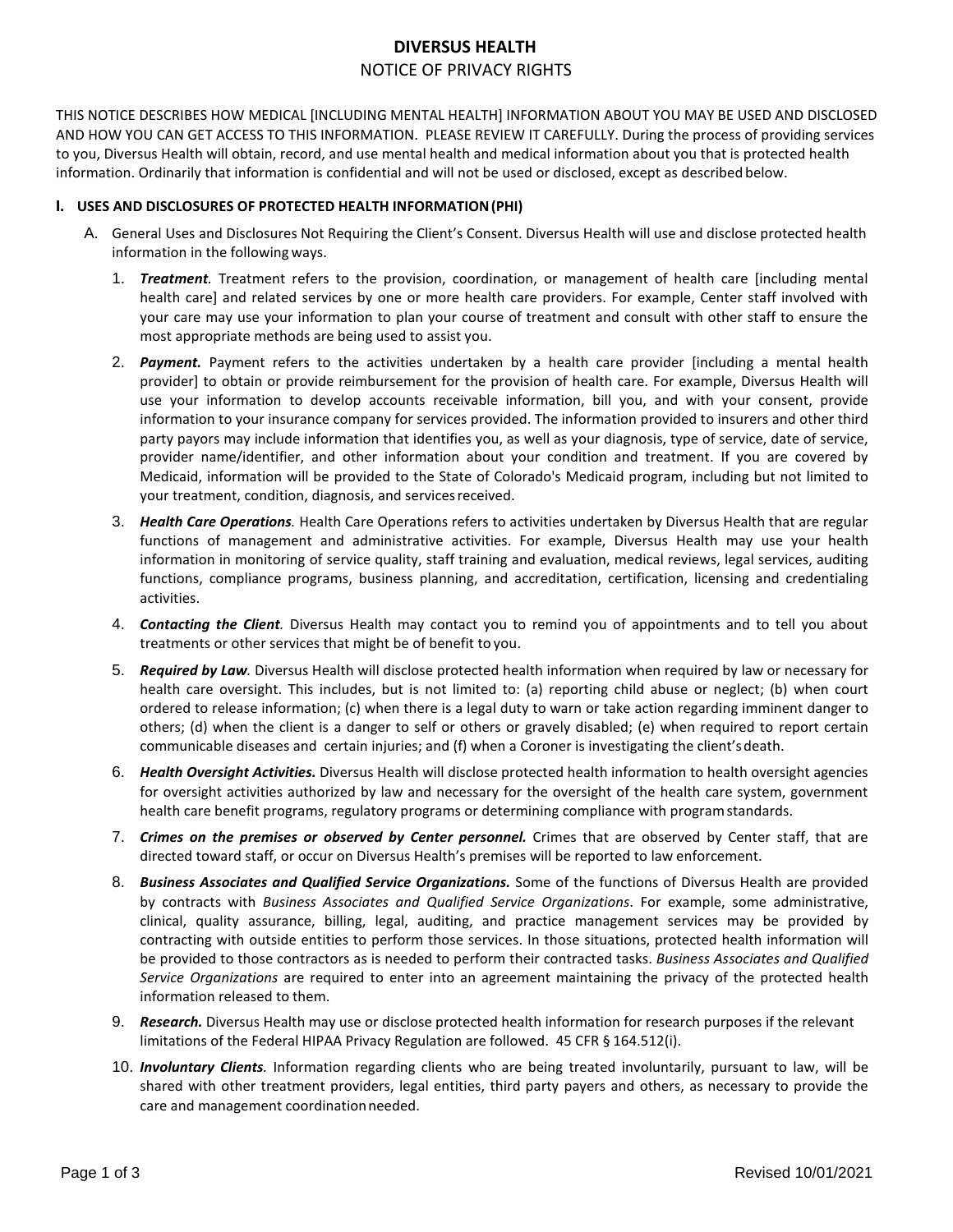# **DIVERSUS HEALTH** NOTICE OF PRIVACY RIGHTS

- 11. *Family Members.* Except for certain minors, incompetent clients, or involuntary clients, protected health information cannot be provided to family members without the client's consent. In situations where family members are present during a discussion with the client, and it can be reasonably inferred from the circumstances that the client does not object, information may be disclosed in the course of that discussion. However, if the client objects, protected health information will not be disclosed.
- 12. *Fund Raising.* Diversus Health, or its institutionally related fund raising Foundation, may contact clients as a part of its fund raising activities. PHI will be used and disclosed for fundraising communications if AspenPointe contacts you to raise funds for the organization. However, you have a right to opt out of receiving such communications.
- 13. *Emergencies.* In life threatening emergencies Center staff will disclose information necessary to avoid serious harm or death.
- 14. *Colorado Regional Health Information Organization (CORHIO).* Clients who receive services at Diversus Health are automatically enrolled in CORHIO. CORHIO is the state-designated entity to lead efforts to expand the use of health information across Colorado. CORHIO facilitates the exchange of health information in the behavioral health community with the physical health care community to improve coordination of care so that important information about your healthcare is available to providers who render services for you. You do have the right to opt out of participation in CORHIO or revoke a previous opt out request you may have made. You can do so by selecting the relevant check box in the Consents and Acknowledgements section of this document.
- B. Client Release of Information or Authorization. Diversus Health may not use or disclose protected health information in any other way without a signed release of information or authorization. When you sign a release of information, or an authorization, it may later be revoked, provided that the revocation is in writing. The revocation will apply, except to the extent Diversus Health has already taken action in reliance thereon.
- C. Uses and disclosures of PHI for marketing purposes, as well as disclosures that constitute a sale of PHI, require authorization from you.

#### **II.YOUR RIGHTS AS A CLIENT**

- A. Access to Protected Health Information. You have the right to inspect and obtain a copy of the protected health information Diversus Health has regarding you, in the designated record set. You can obtain it in paper or electronically. There are some limitations to this right, which will be provided to you at the time of your request, if any such limitation applies. To make a request, ask Center staff for the appropriate request form.
- B. Amendment of Your Record. You have the right to request that Diversus Health amend your protected health information. Diversus Health is not required to amend the record if it is determined that the record is accurate and complete. There are other exceptions, which will be provided to you at the time of your request, if relevant, along with the appeal process available to you. To make a request, ask Center staff for the appropriate request form.
- C. Accounting of Disclosures. You have the right to receive an accounting of certain disclosures Diversus Health has made regarding your protected health information. However, that accounting does not include disclosures that were made for the purpose of treatment, payment, or health care operations. In addition, the accounting does not include disclosures made to you, disclosures made pursuant to a signed Authorization, or disclosures made prior to April 14, 2003. There are other exceptions that will be provided to you, should you request an accounting. To make a request, ask Center staff for the appropriate request form.
- D. Additional Restrictions. You have the right to request additional restrictions on the use or disclosure of your health information. Diversus Health does not have to agree to that request, and there are certain limits to any restriction, which will be provided to you at the time of your request. To make a request, ask Center staff for the appropriate request form.
- E. Alternative Means of Receiving Confidential Communications. You have the right to request that you receive communications of protected health information from Diversus Health by alternative means or at alternative locations. For example, if you do not want Diversus Health to mail bills or other materials to your home, you can request that this information be sent to another address. There are limitations to the granting of such requests, which will be provided to you at the time of the request process. To make a request, ask Center staff for the appropriate requestform.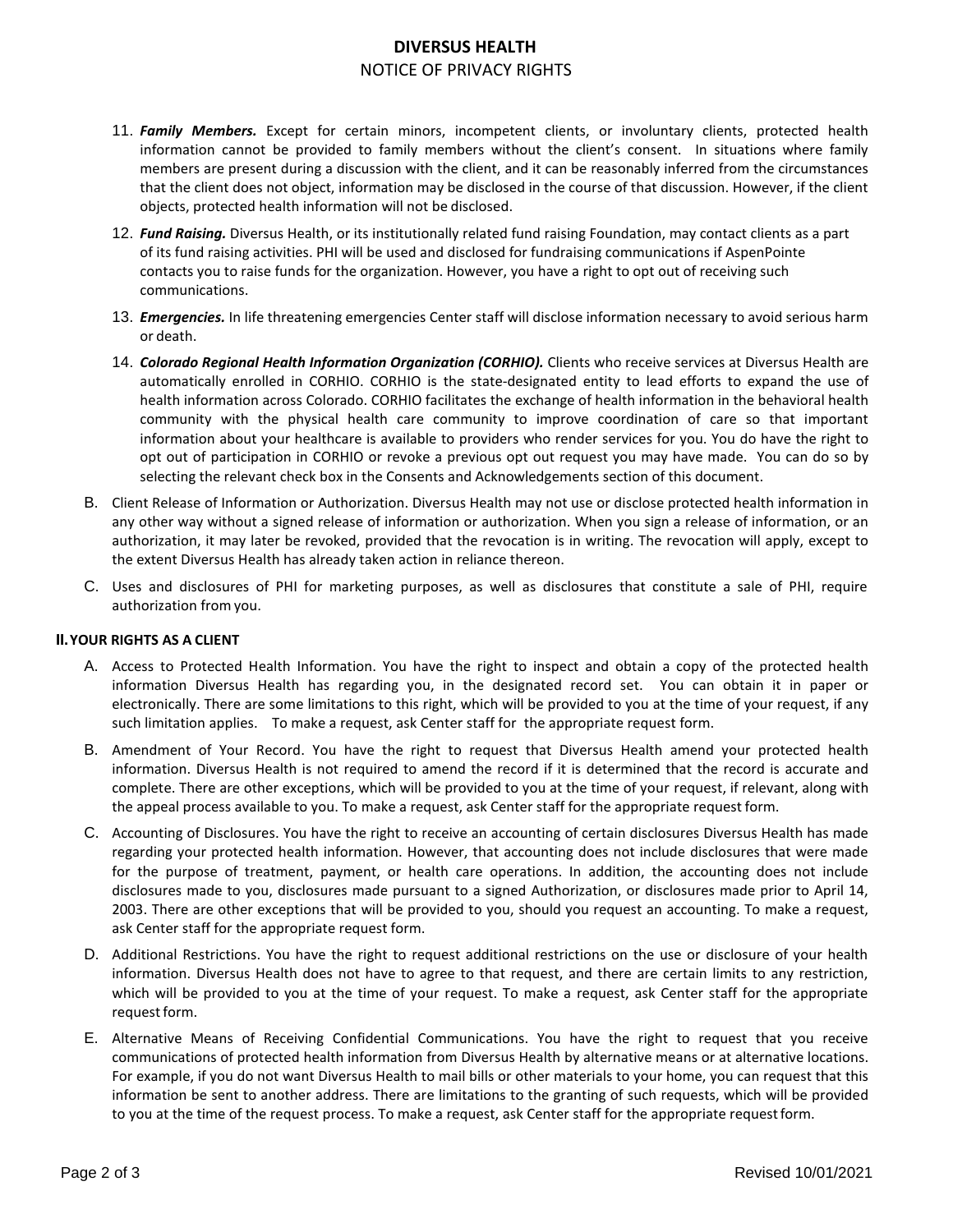# **DIVERSUS HEALTH** NOTICE OF PRIVACY RIGHTS

- F. Restricting Disclosures. You have a right to restrict certain disclosures of PHI to a health plan where you pay out of pocket in full for the health care service. Upon your request, AspenPointe must agree to a restriction on the disclosure of PHI to a health plan if: (1) the disclosure of PHI would be for the purposes of carrying out payment or health care operations, and is not otherwise required by law; and (2) the PHI pertains solely to a health care service for which you, or a person acting on your behalf, has paid AspenPointe in full.
- G. Breaches. You have a right to be notified following a breach of unsecured PHI.
- H. Psychotherapy Notes. If your provider keeps psychotherapy notes (informational notes about your care that is separate from the official clinical record), uses and disclosures of theses psychotherapy notes require authorization fromyou.
- I. Copy of this Notice. You have a right to obtain another copy of this Notice uponrequest.

#### **III. ADDITIONAL INFORMATION**

- A. Privacy Laws. Diversus Health is required by State and Federal law to maintain the privacy of protected health information. In addition, Diversus Health is required by law to provide clients with notice of its legal duties and privacy practices with respect to protected health information. That is the purpose of this Notice.
- B. Terms of the Notice and Changes to the Notice. Diversus Health is required to abide by the terms of this Notice, or any amended Notice that may follow. Diversus Health reserves the right to change the terms of its Notice and to make the new Notice provisions effective for all protected health information that it maintains. When the Notice is revised, the revised Notice will be posted in Diversus Health's service delivery sites and will be available upon request. Complaints Regarding Privacy Rights. If you believe Diversus Health has violated your privacy rights, you have the right to complain to Center management. To file your complaint, call the privacy officer at 572- 6100. You also have the right to complain to the United States Secretary of Health and Human Services by sending your complaint to the Office of Civil Rights,

U.S. Department of Health and Human Services, 999 18<sup>th</sup> Street, Suite 417, Denver, CO 80202 (303) 844-2024; (303) 844-3439 (TDD), (303) 844-2025 FAX. It is the policy of Diversus Health that there will be no retaliation for your filing of such complaints.

C. Additional Information. If you desire additional information about your privacy rights at Diversus Health, please call 572-6100 and ask to speak to the privacy officer.

#### **IV. CONFIDENTIALITY OF ALCOHOL AND DRUG ABUSE PATIENT RECORDS**

- A. The confidentiality of alcohol and drug abuse patient records maintained by this center is protected by Federal law and regulations. Generally, the program may not say to a person outside the program that a patient attends the program, or disclose any information identifying a patient as an alcohol or drug abuser Unless:
	- 1. The patient consents in writing:
	- 2. The disclosure is allowed by a court order; or
	- 3. The disclosure is made to medical personnel in a medical emergency or to qualified personnel for research, audit, or programevaluation.
- B. Violation of the Federal Law and regulations by a program is a crime. Suspected violations may be reported to appropriate authorities in accordance with Federal regulations.
- C. Federal law and regulations do not protect any information about a crime committed by a patient either at the program or against any person who works for the program or about any threat to commit such a crime.
- D. Federal laws and regulations do not protect any information about suspected child abuse or neglect from being reported under State law to appropriate State or local authorities.

(See 42 U.S.C. 290dd-3 and 42 U.S.C. 290ee-3 for Federal laws and 42 CFR Part 2 for Federal regulations).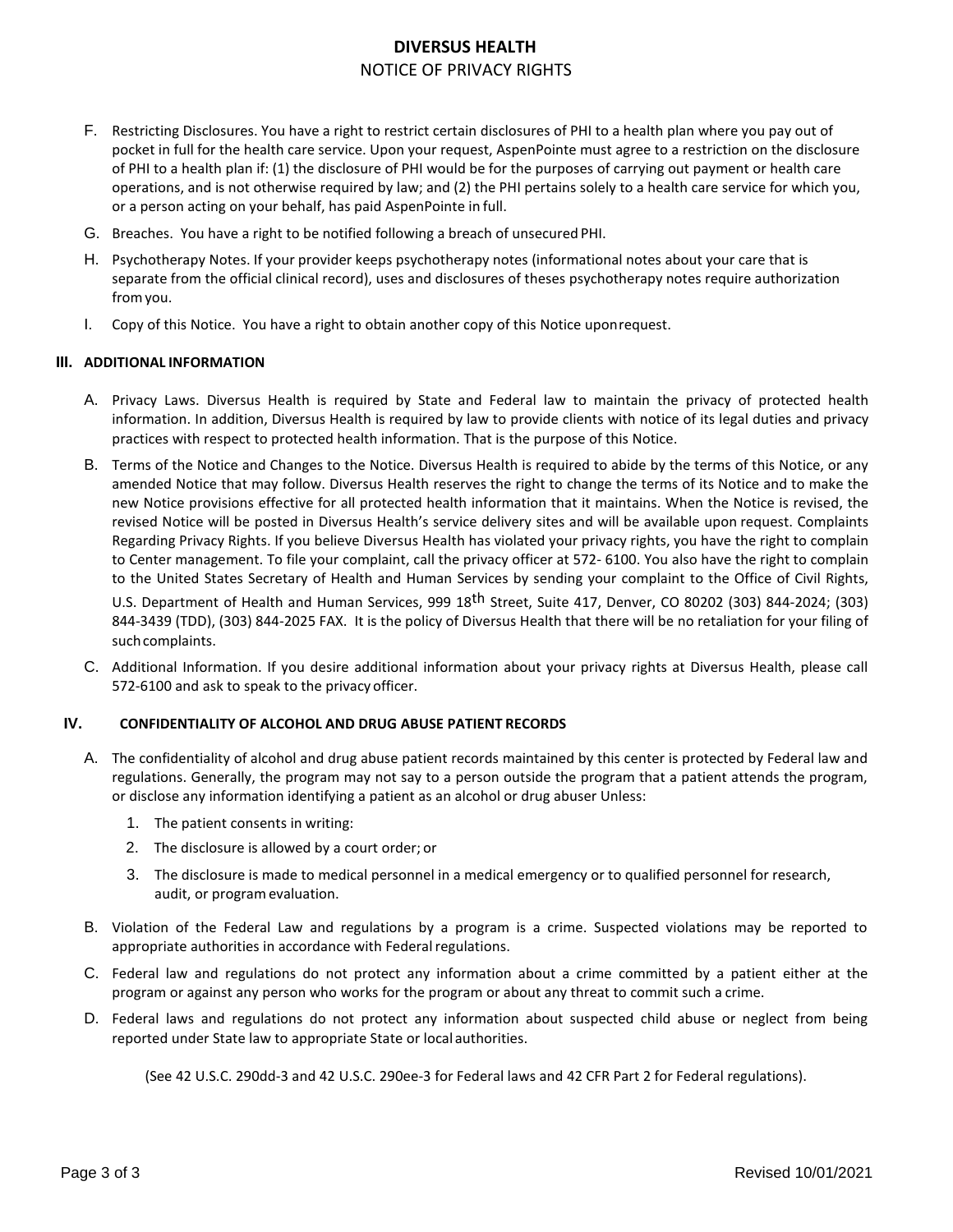# **Diversus Health Responsibilities and Rights**

## **Responsibilities**

As a client of Diversus Health, you have the following responsibilities:

# **Client Responsibilities Include:**

- Understanding their behavioral health benefits.
- Participating in their treatment and service planning.
- Giving providers the information needed to provide good care.
- Arriving to their appointments on time or call if late or need to reschedule.
- Taking medications agreed upon by client and prescriber.
- Following the treatment plan that was developed with his/her team.
- Telling providers if they want to change their treatment plan or don't agree with it or do not understand it.
- Updating their address and phone information
- Treating others with courtesy and respect.

# **Rights**

As a client of Diversus Health, you have the following rights:

#### **Client Rights Include:**

- Be informed of, at a minimum, the first names and credentials of the individuals that are providing services to them. Full names and experience of the service providers shall be provided upon request to the client or the client's designated representative.
- Receive services in a manner, which ensures the protection of all client rights, including those legal rights mandated by the Care and Treatment of the Mentally Ill Act and the Alcoholism and Intoxication Treatment Act.
- Be treated with respect, dignity, and regard for their privacy.
- Receive medically necessary behavioral health care services according to federal law.
- Receive continuing care from the same provider whenever possible.
- Receive information on treatment options and the information is presented in such a way that is easy to understand.
- Be included in decisions about their health care and have the right to refuse treatment, except if required by law.
- Receive care in a safe setting.
- Be free from any form of restraint or seclusion used as a means of coercion, discipline, convenience, or retaliation.
- Services provided in the least restrictive, clinically appropriate setting.
- Be free from mental, physical, sexual, and verbal abuse, neglect, and exploitation. Clients are free from sexual intimacy with a provider.
- Have a denial of a person's right made on a case by case basis and have the reason for denying the right documented in the clinical record. Restrictions on rights in shall be evaluated for therapeutic necessity on an ongoing basis and the rationale for continuing the restriction shall be documented at least every seven (7) calendar days.
- Be treated equally without discrimination based on race, religion, gender, age, disability, health status, or sexual orientation.
- Be free to use all of their rights without it affecting how they are treated.
- See his or her attorney, clergy or physician. Advance notice will be given to the unit so such visits can be adequately staffed for the private visit.
- To request a copy of their medical records and ask that the records be changed or corrected.
- To access to an independent advocate.
- To receive a second opinion.
- To receive culturally competent services.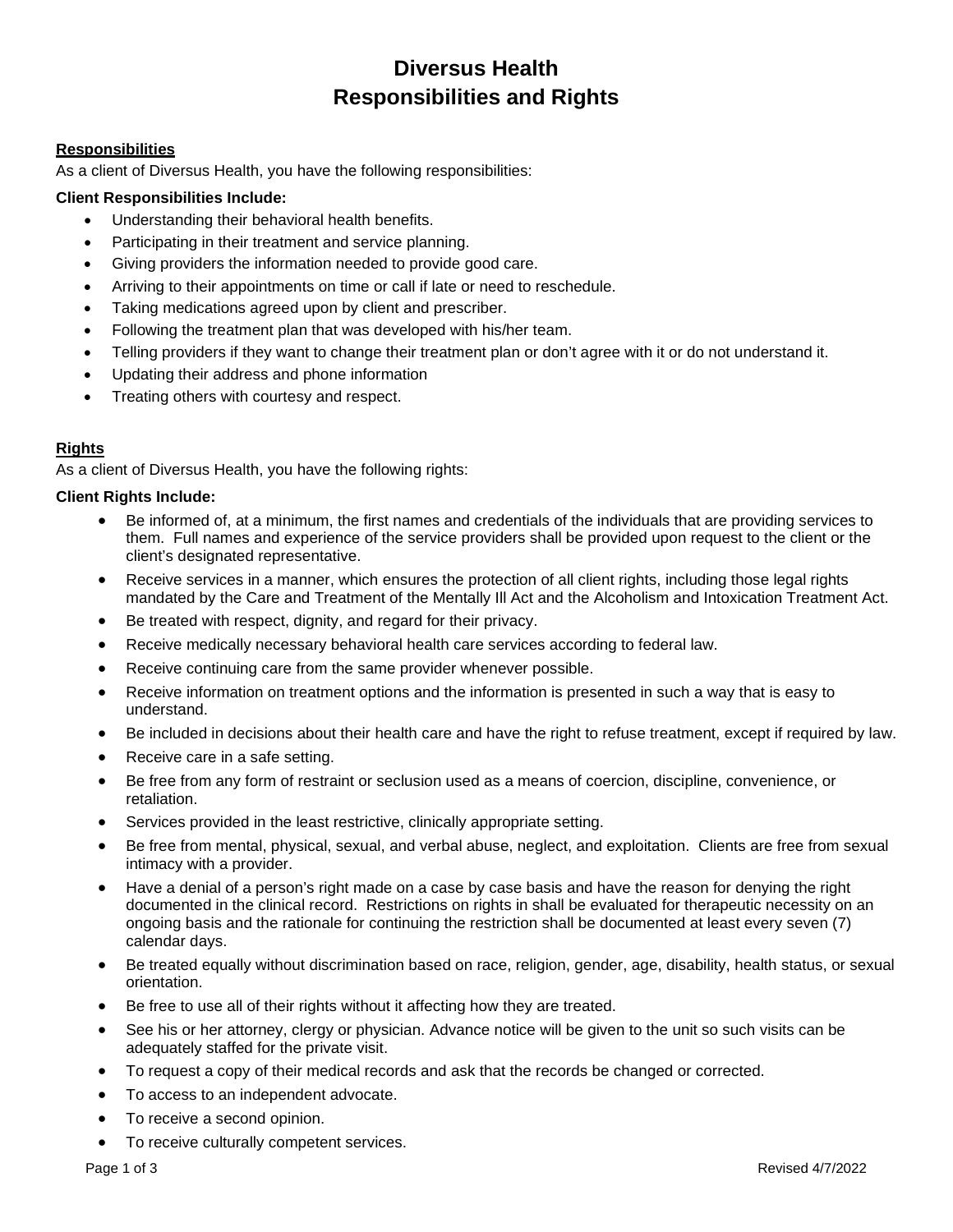- To receive care in accordance with their needs.
- To receive interpreter services if they have disabilities or do not speak English.
- To receive coordination of care to include medical, vision and dental services.
- Formulate advance directives and have the facility comply with such directive, as applicable, and in compliance with applicable state statute.
- To be informed if there are changes in services or if the client's provider stops seeing clients.
- Be allowed to give their opinion about services to other people and to do this without affecting the services they are provided.
- To be informed about the level of emergency services offered and how to access those services.
- Receive upon request; 1) prior to initiation of non-emergent care or treatment, the estimated average charge to the client. This information shall be presented be presented to the client in a manner that is consistent with all state and federal laws and regulations. 2) The facility's general billing procedures. And 3) An itemized bill that identifies treatment and services by date.
- Disclosure as to whether referrals to other providers are to entities in which the facility has a financial interest.
- Confidentiality of all client records.
- Request that an in-network healthcare provider provide services at an in-network facility or agency if available.

# **Acute Treatment Rights**

- Clients are informed about Diversus Health's policies regarding the handling of medical emergencies.
- If a client is disoriented or in any state that impairs cognition at the time of entry, he or sheis informed of his or her rights at an appropriate time during care, treatment, and services.
- Clients are informed of the program rules.
- Clients have the right to receive and send sealed correspondence. No incoming or outgoing correspondence shall be opened, delayed, held or censored by the personnel of thefacility.
- Clients have the right to have access to letter writing materials, including postage, and to have staff members of the facility assist him/her if unable to write, prepare and mail correspondence.
- To have reasonable and frequent access to use the telephone, both to make and receive calls in privacy.
- Full use of the facility common areas, in compliance with the documented house rules.
- Expectation of cooperation of the facility in achieving the maximum degree of benefitfrom those services which are made available by the facility.
- To have frequent and convenient opportunities to meet with visitors. The facility may not deny visits by the client's attorney, religious representative or physician, at any reasonable time and to have privacy to maintain confidentiality of communication between a patient and spouse or significant other, family member(s), staff member(s), attorney, physician, certified public accountant and/or religious representative.
- To wear his/her own clothing, keep and use his/her own personal possessions within reason and keep and be allowed to spend a reasonable sum of his/her own money.
- To refuse to take psychiatric medications, unless the person is an imminent danger to selfor others or the court has ordered such medications.
- To not be fingerprinted unless required by law.
- To refuse to be photographed except for facility identification purposes.
- For persons who are under certification for care and treatment, to receive twenty-four (24) hour notice before being transferred to another designated or placement facility unless an emergency exists, the right to protest any transfer to the court, and the right to have the transferring facility notify someone chosen by the client about the transfer.
- To be free from any form of restraint or seclusion used as a means of coercion, discipline, convenience, or retaliation.
- To privacy and confidentiality of treatment records except as required by law.
- To accept treatment voluntarily, unless reasonable grounds exist to believe the person will not remain in treatment on this basis.
- To receive medical and psychiatric care and treatment in the least restrictive treatment setting possible, suited to meet the person's individual needs and subject to available resources.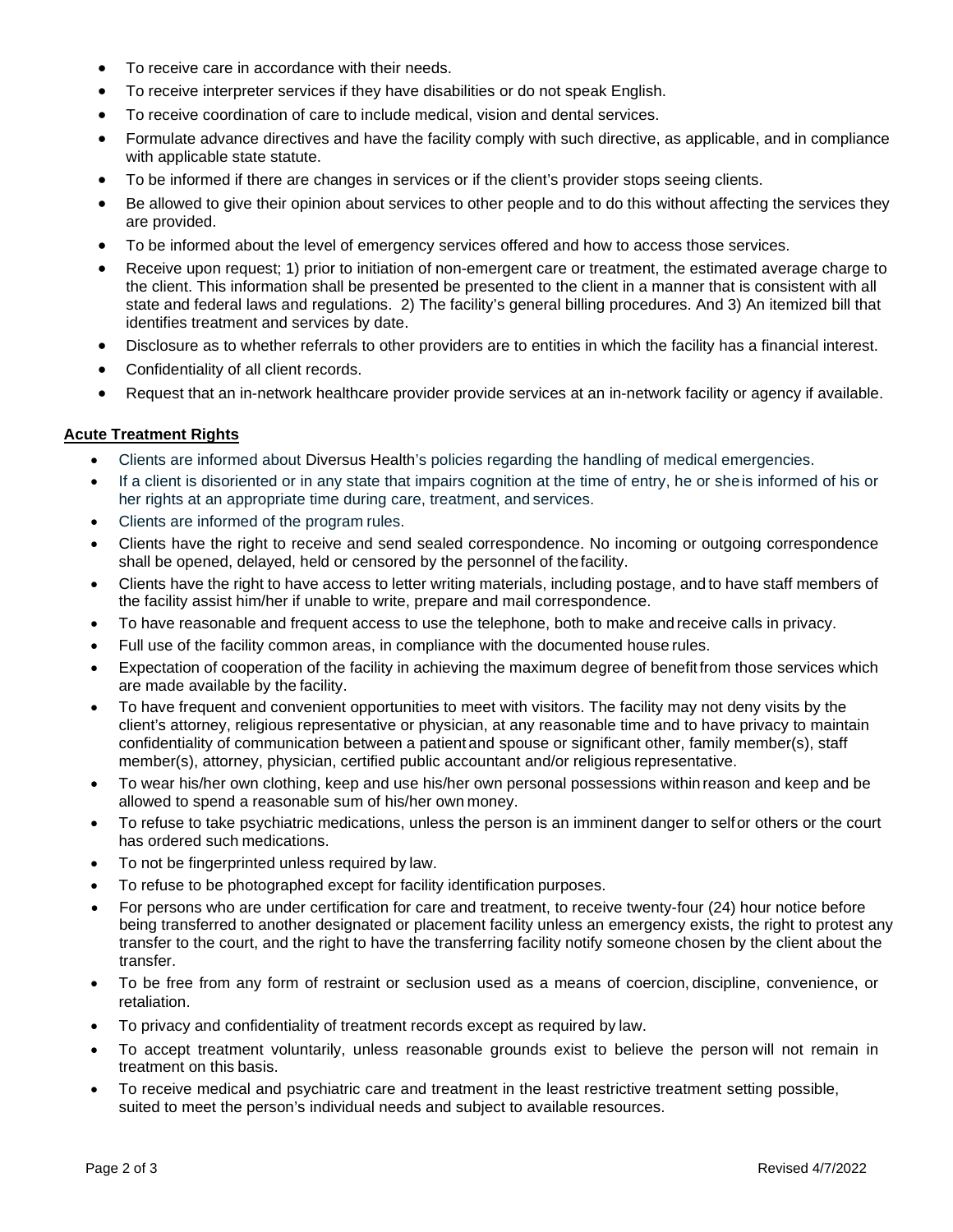- To request to see their medical records, to see the records at reasonable times, and if denied access, to be given the legal reasons upon which the request was denied and have documentation of such placed in the clinical record.
- To retain and consult with an attorney at any reasonable time.
- Every person who is eighteen (18) years of age or older shall be given the opportunity to exercise his/her right to vote in primary and general elections. The staff of the designatedor placement facility shall assist each person in obtaining voter registration forms and applications for absentee or mail ballots, and in complying with any other prerequisite for voting.

## **Acute Treatment Rights Restrictions**

- Except as otherwise provided, each denial of a person's right shall be made on a case by case basis and the reason for denying the right shall be documented in the clinical record and shall be made available, upon request, to the person or his/her attorney.
- No safety or security policy may limit a patient's ability to send or receive sealed correspondence. However, to prevent the introduction of contraband into the secure facility, the policy may provide that the patient open the correspondence in the presence of unit staff.
- No safety or security policy may limit a patient's right to see his or her attorney, clergy, or physician. However, the safety and security policy may provide that advance notice be given to the secure facility for such visits so that the secure facility can adequately staff for the private visit.
- A person's rights may be limited or denied under court order by an imposition of legal disability or deprivation of a right.
- Information pertaining to the denial of any right shall be made available, upon request, tothe person or his/her attorney.

# **Foster Care Only**

- The child's rights are respected.
- The rights of the family of origin are respected.
- The foster family's rights are respected.
- Clients are given information about their responsibilities while receiving care, treatment, and services.

Mental health professionals are required to maintain records of the people they serve, 18 years of age and older, for a period of seven (7) years from the date of termination of services. Under Colorado law (C.R.S. 12- 43-224), if you feel we have violated the law regarding maintenance of records for an individual 18 years of age and older, you must file your complaint or other notice with the Division of Professions and Occupations within seven (7) years after you discover or reasonably should have discovered the violation. All records will be maintained as required under Colorado law. Please be advised that records for an individual 18 years of age and older may not be maintained after the seven-year period.

| Colorado Department of Human Services (main information)                           | 303-866-5700 |
|------------------------------------------------------------------------------------|--------------|
| Colorado Department of Human Services Office of Behavioral Health                  | 303-866-7400 |
| Colorado Legal Services                                                            | 719-471-0380 |
| District Attorney Neighborhood Justice Center                                      | 719-520-6016 |
| Colorado Department of Human Services Office of Behavioral Health–Drug and Alcohol | 303-866-7480 |